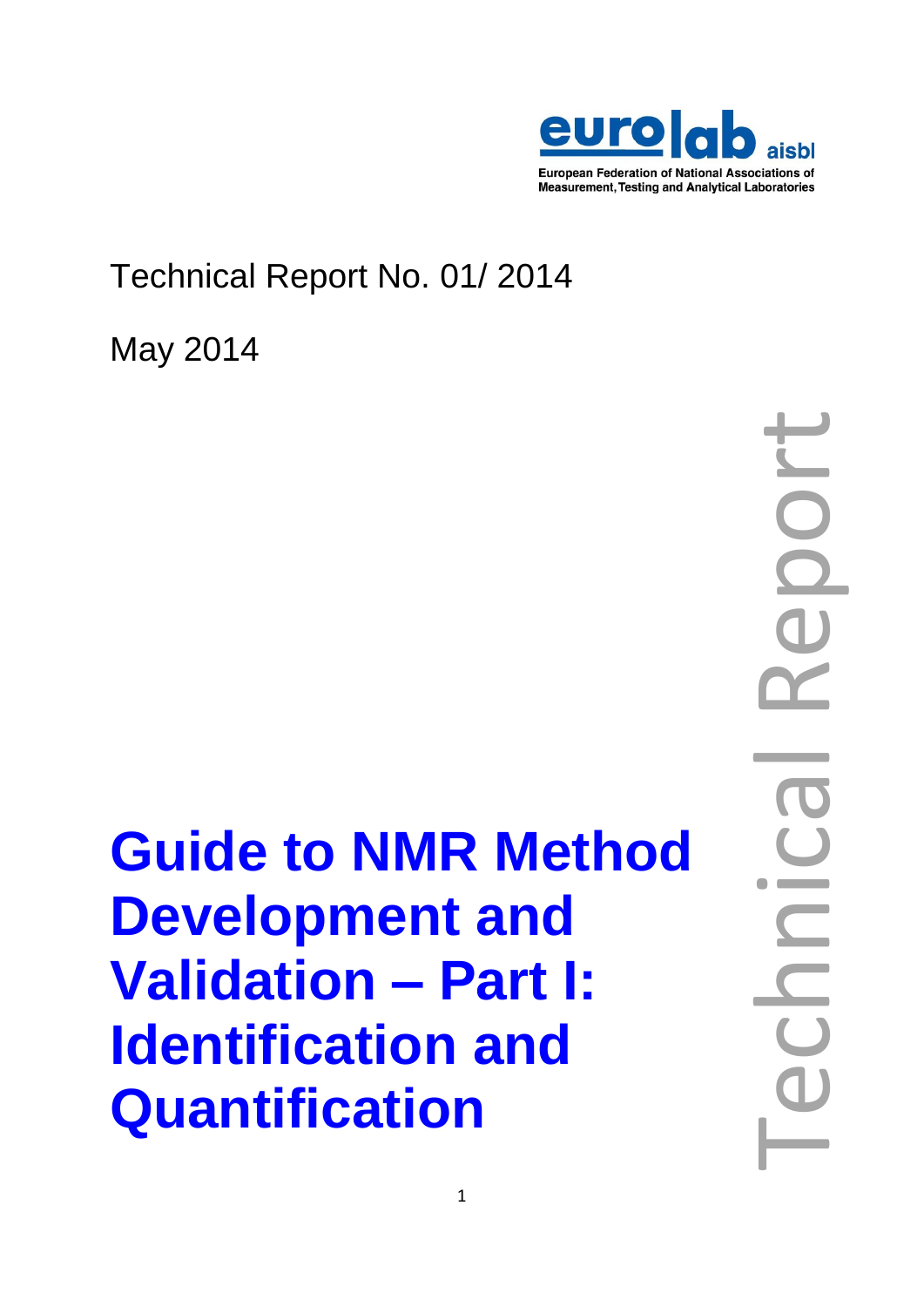# **Impressum**

EUROLAB Technical Report 1/2014 "Guide to NMR Method Development and Validation – Part 1: Identification and Quantification"

May 2014

EUROLAB General Secretariat Rue du Commerce 20-22 1000 Brussels BELGIUM

Phone: +32 2 511 50 65 e-Mail: info@eurolab.org URL: www.eurolab.org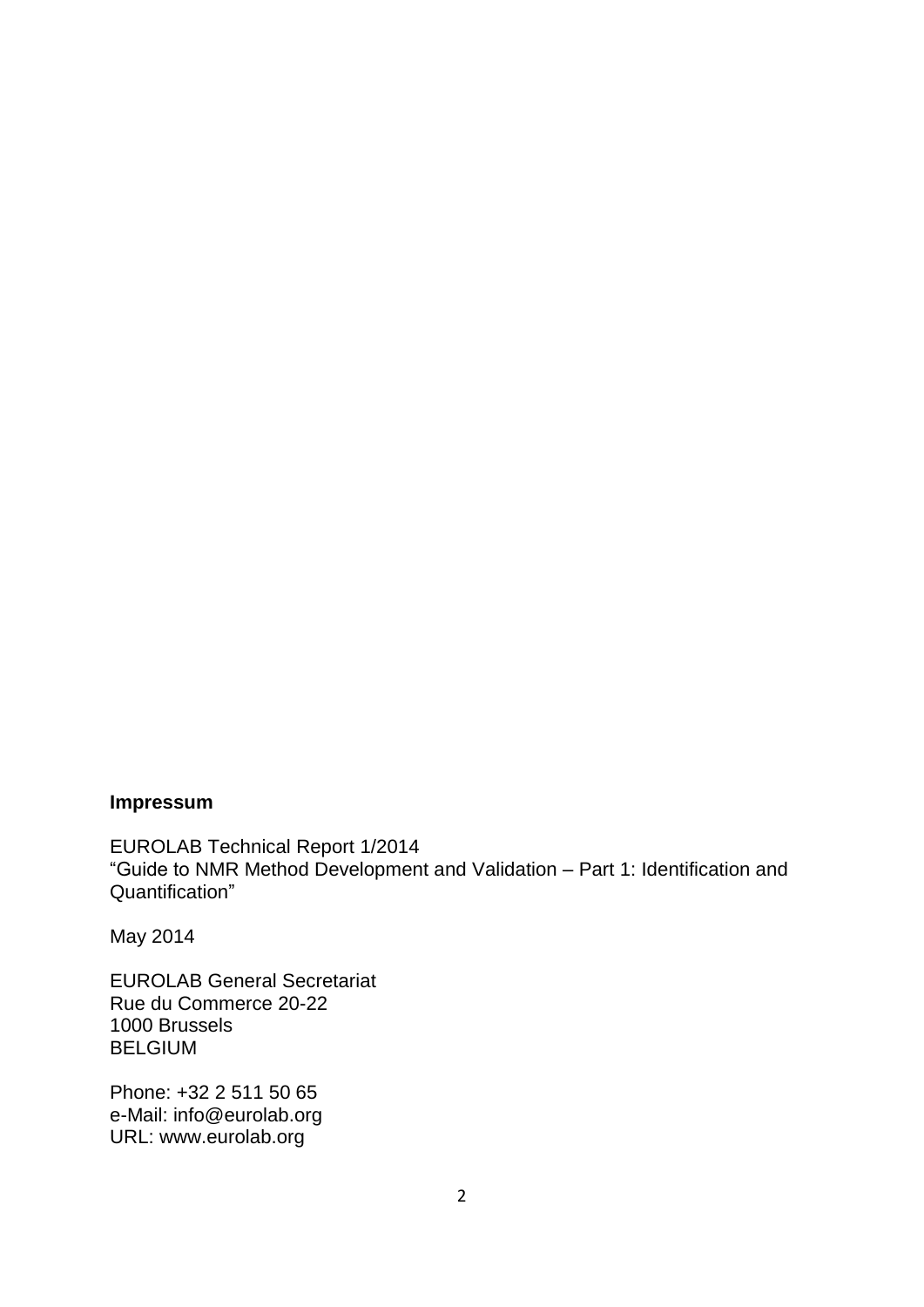Authors:

T. Schönberger, Y.B. Monakhova, D.W. Lachenmeier, T. Kuballa, Non-Profit Expert Team (NEXT) -NMR working group Germany

NEXT-NMR-working group Germany in detail:

J. Ammon, C. Andlauer, E. Annweiler, H. Bauer-Aymanns, M. Bunzel, E. Burgmaier-Thielert, T. Brzezina, N. Christoph, H. Dietrich, A. Dohr, O. el-Atma, S. Esslinger, S. Erich, C. Fauhl-Hassek, M. Gary, R. Godelmann, V. Guillou, B. Gutsche, H. Hahn, M. Hahn, A. Harling, S. Hartmann, A. Hermann, M. Hohmann, M. Ilse, H. Koch, H. Köbler, M. Kohl-Himmelseher, K. Klusch, U. Lauber, B. Luy, M. Mahler, S. Maixner, G. Marx, M. Metschies, C. Muhle-Goll, G. Mildau, M. Möllers, C. Neumann, M. Ohmenhäuser, C. Patz, D. Possner, I. Ruge, W. Ruge, R. Schneider, I. Straub, C. Tschiersch, G. Vollmer, H. Wachter, S. Walch, P. Weller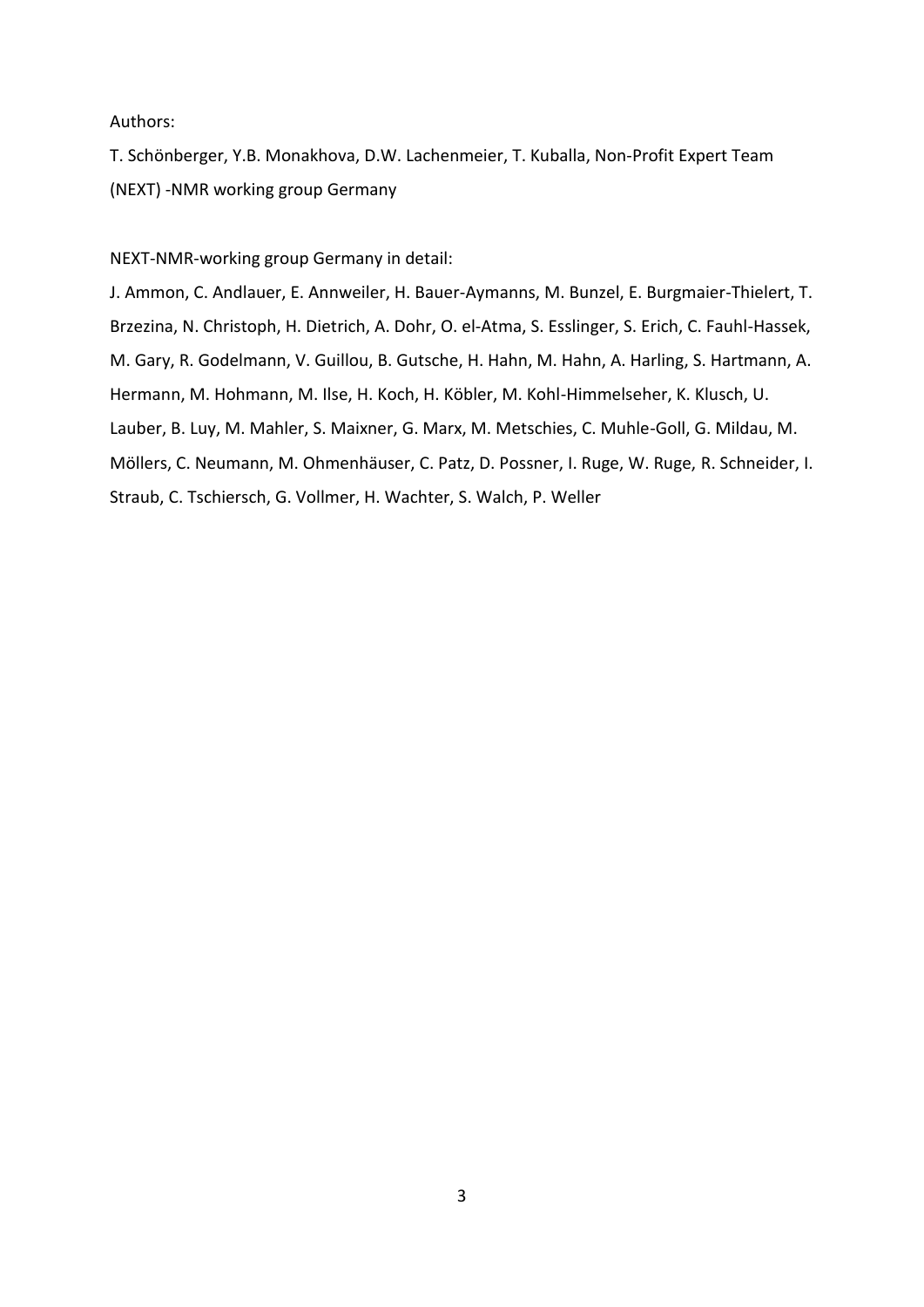# **Contents**

Foreword

- 1. General conditions
- 1.1 Acquisition parameters
- 1.1.1 Homogeneous magnetic field
- 1.1.2 Temperature stability
- 1.1.3 Data acquisition time
- 1.1.4 Pulse angle
- 1.1.5 Number of data points
- 1.1.6 Relaxation time
- 1.1.7 Electronic amplification
- 1.2 Processing
- 1.2.1 Smoothing
- 1.2.2 Phase correction
- 1.2.3 Baseline correction
- 1.3 Quantitative analysis
- 1.3.1 Signal integration
- 1.3.2 Alternative techniques
- 2. Identification
- 2.1 Single analytes
- 2.2 Mixtures
- 2.3 Experiments
- 3. Quantitative NMR (qNMR)
- 3.1 Internal calibration
- 3.2 External calibration
- 3.3 High-precision determination of analytical standards purity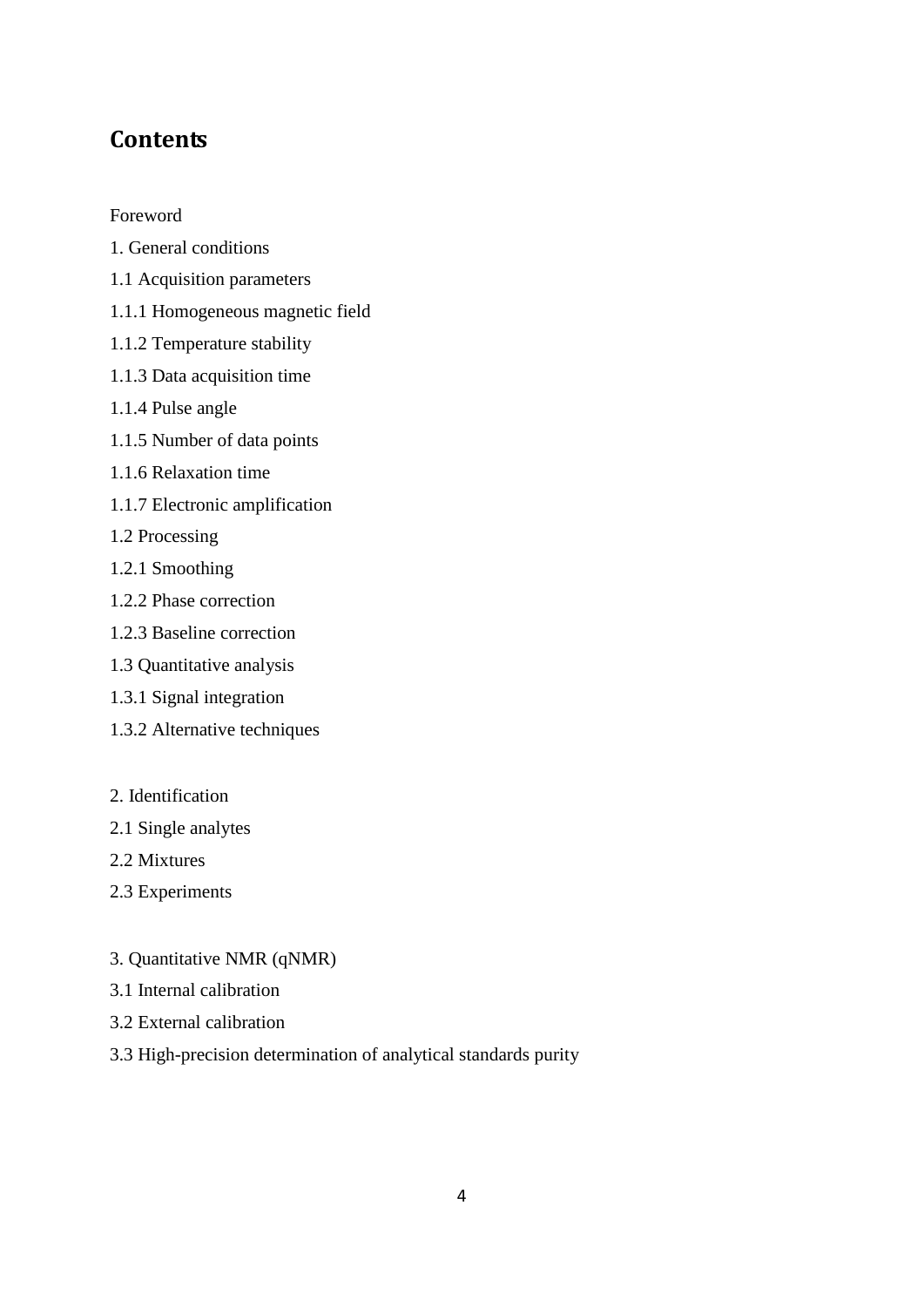- 4. Parameters for validation
- 4.1 Trueness
- 4.2 Precision
- 4.3 Selectivity
- 4.4 Limit of detection (LOD)
- 4.5 Limit of quantification (LOQ)
- 4.6 Linear range
- 4.7 Working range
- 4.8 Robustness
- 4.9 Measurement uncertainty
- 5. Literature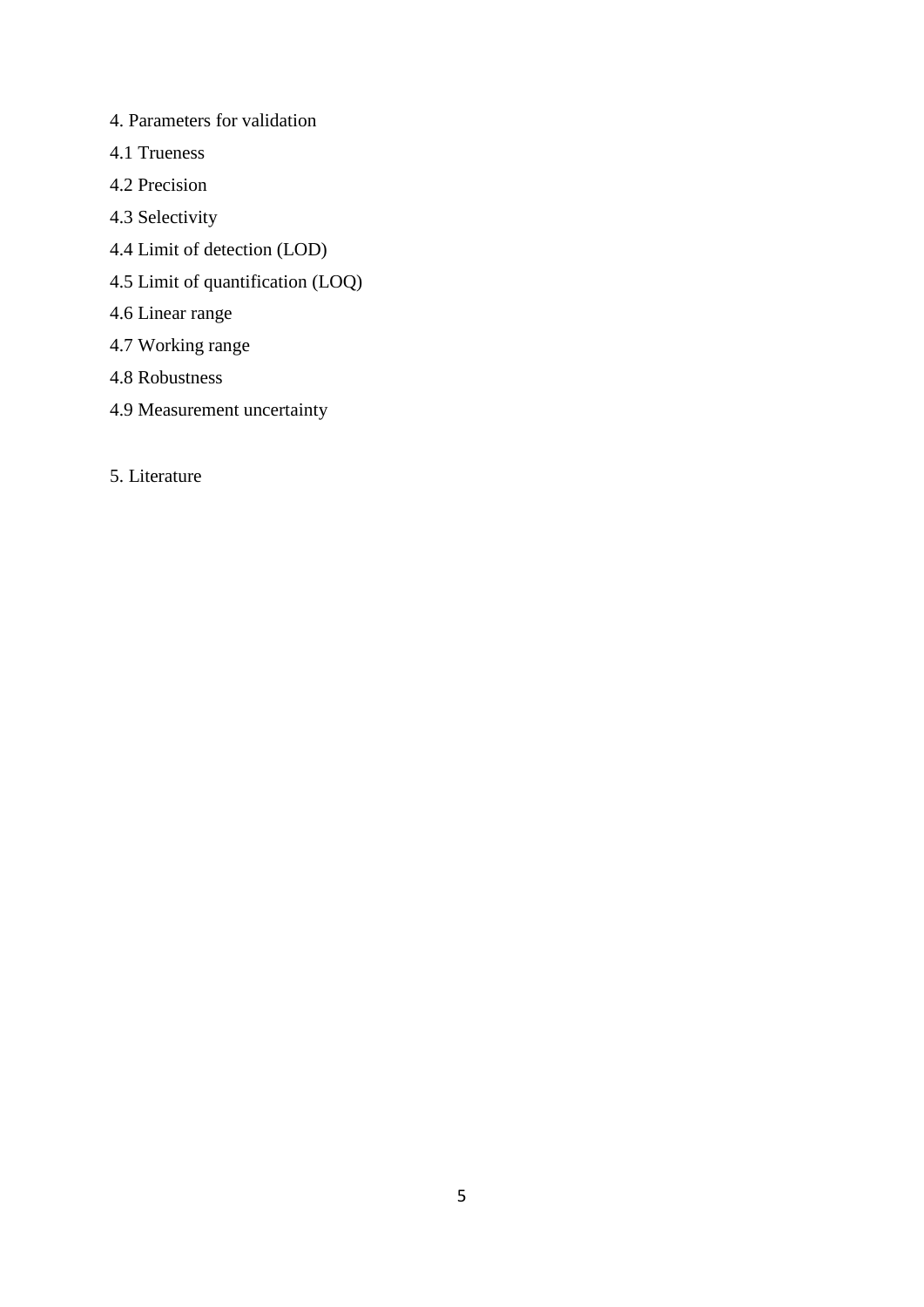# **Foreword**

Nuclear Magnetic Resonance (NMR) spectroscopy is one of the most versatile methods of analysis. Till the early 1970s, NMR spectroscopy was exclusively used for structure elucidation and purity testing of synthesized compounds. Nowadays, however, the range of successful applications covers identification and structure elucidation of organic and biochemical molecules, precise quantitative determination of individual analytes and multicomponent analysis as well as so-called "non-targeted screening" in combination with different chemometric techniques [1, 2]. Since NMR is a very selective analytical tool (each molecule has its own spectral fingerprint), not only quantification of ingredients is possible, but also comparison, discrimination or classification of foods, beverages and other consumer products can be achieved (e.g., authenticity evaluation, determination of origin and botanical variety of certain products) [1]. "Non-targeted" NMR analysis allows a fast and highly selective sample screening, from which much more information can be obtained than by using any other analysis technique that was previously used for this purpose [1].

NMR techniques have been an integral part of scientific research for a long time and are increasingly used in the monitoring of foods, beverages, cosmetics and pharmaceuticals. The special criteria proposed in this report should facilitate development of any practical application of a NMR method in these areas of applications. Furthermore, our suggestions are in accordance with quality management (QM) system required for governmental food control [3-5]. It should be mentioned, however, that the conditions listed in this report must always be adapted for the specific analytical problem, the most recent QM requirement and the matrix under investigation.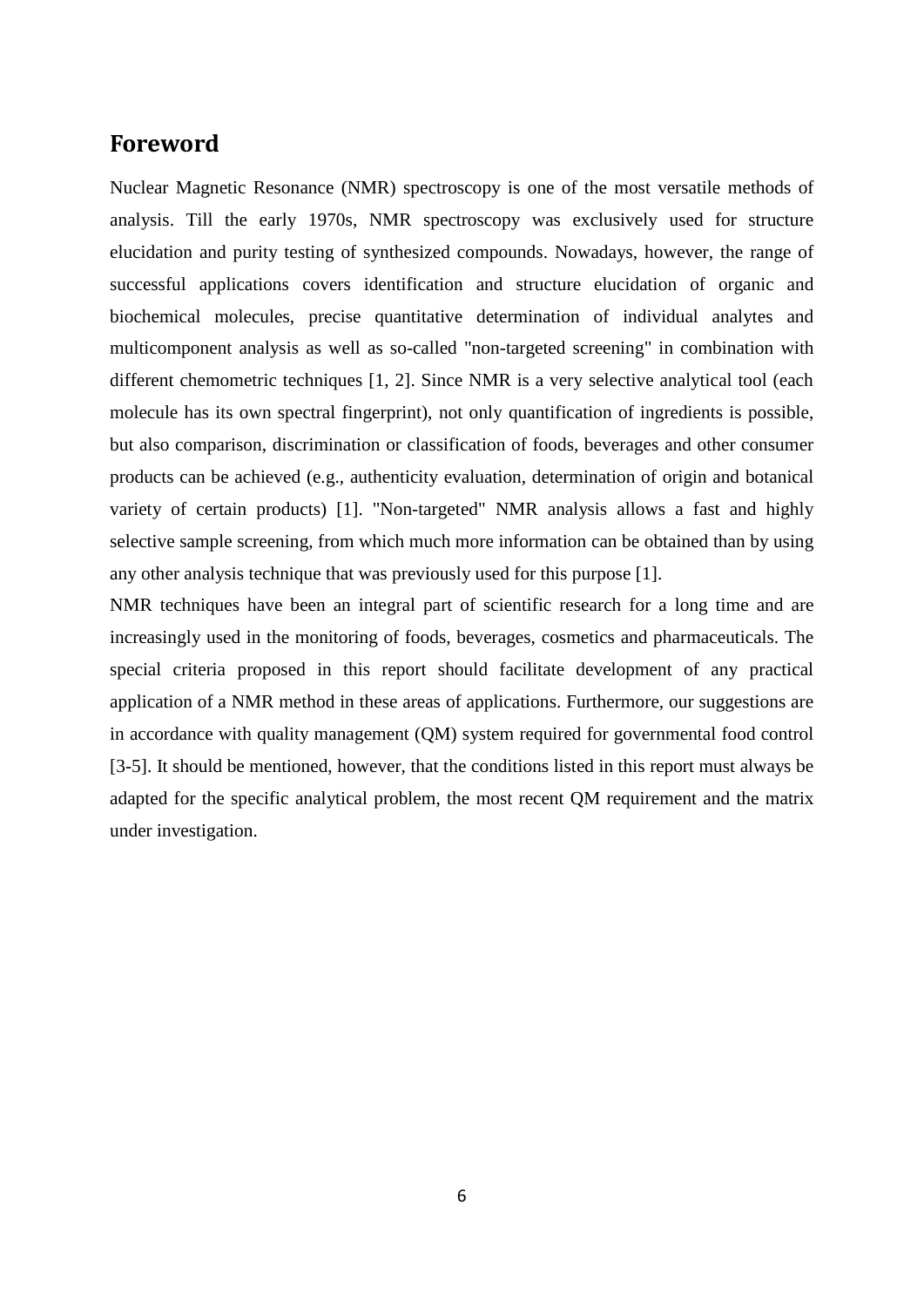# **1. General conditions**

For NMR analysis, the operating manuals of the respective equipment manufacturer have to be followed and the operation must be performed by qualified personnel.

# **1.1 Acquisition parameters**

### **1.1.1 Homogeneous magnetic field**

To obtain meaningful NMR spectra, a homogeneous magnetic field must be achieved with suitable shimming routines.

### **1.1.2 Temperature stability**

A constant temperature with a maximum drift of 0.1 K has to be maintained during the acquisition of NMR spectra.

### **1.1.3 Data acquisition time**

The data acquisition time must be chosen so that truncation of the Free Induction Decay (FID) is avoided.

### **1.1.4 Pulse angle**

In NMR spectroscopy, pulse angles up to 90 degrees can be chosen for acquisition. The employment of 90 degree pulse in quantitative NMR leads to the maximum signal intensity with respect to the measurement time spent. In quantitative NMR using external calibration, the 90 degree pulse angle is preferably used.

The determination of the pulse angle must be uniform and can be done either by using an iterative, visual method or by automated methods [6].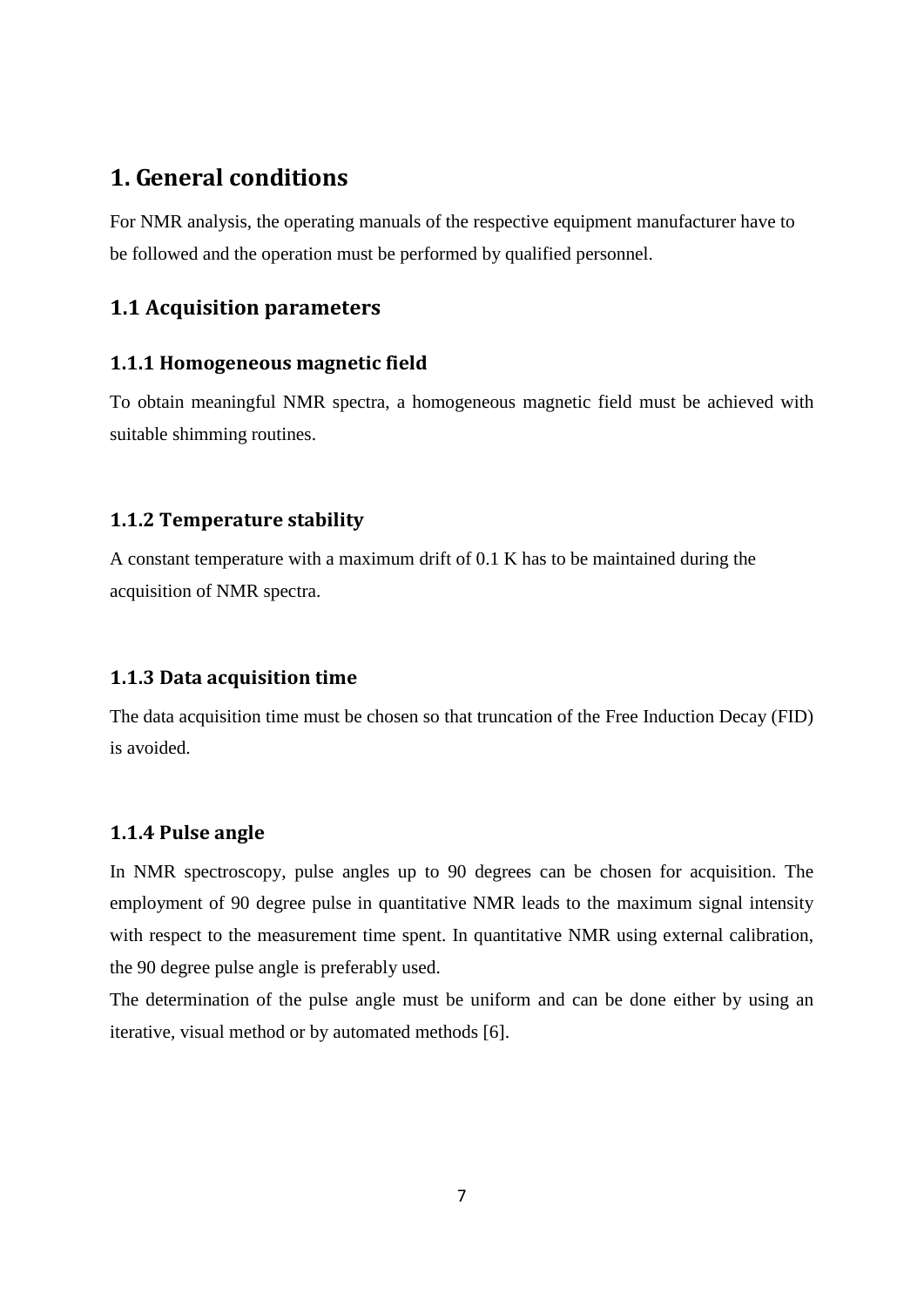### **1.1.5 Number of data points**

In quantitative NMR (qNMR), the number of acquired data points must be large enough to describe the shape of a signal accurately. Ideally, more than 10 data points should be above the half of the peak height [7, 8].

#### **1.1.6 Relaxation time**

In qNMR, the longitudinal (spin-lattice) relaxation time  $T_1$  has to be considered.  $T_1$  is different for each signal of every compound and can also vary depending on the matrix (pH, salt content, etc.). To be on the safe side, the sum of the relaxation delay and the acquisition time should exceed five times the highest  $T_1$  value of all evaluated signals. Theoretically, the factor 5 will lead up to 99.0 % of the maximum signal intensity, the factor 7 will lead up to 99.9 % [9].

### **1.1.7 Electronic amplification**

The receiver gain (RG) must be set for each sample to be analyzed, so that no truncation of the FID occurs. This is particularly important for quantitative analysis. For chemometric methods and quantification by external calibration, it must be ensured that always the same signal amplification is used.

## **1.2 Processing**

### **1.2.1 Smoothing**

The exponential multiplication is widely used as apodization function for 1D NMR spectra. In the quantitative  ${}^{1}H$  NMR, low smoothing factors (lb, line broadening) of 0.1-0.3 Hz are suitable. They result in an increase of the signal-to-noise (S/N) ratio without distortion of signal intensities ratio [9].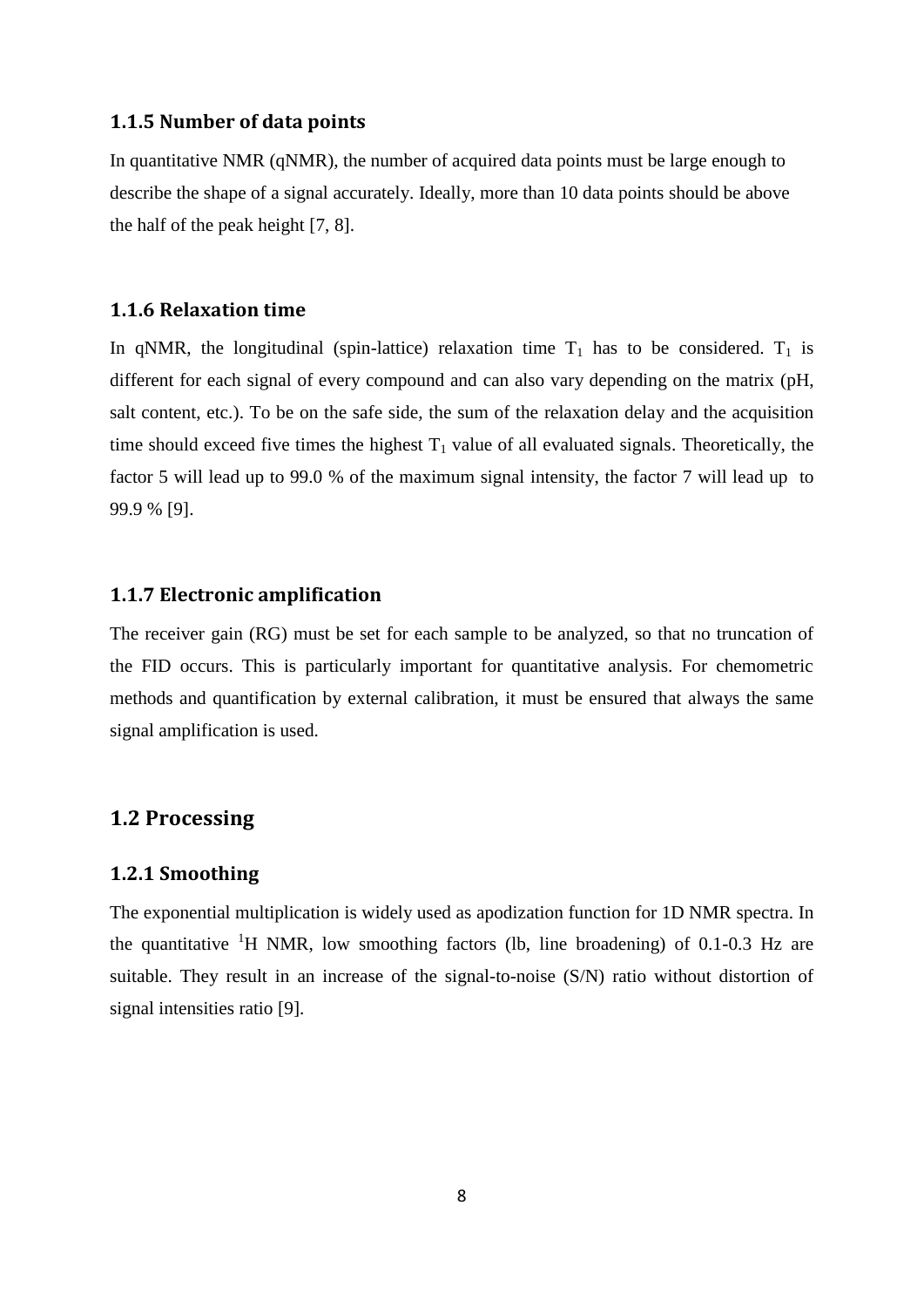#### **1.2.2 Phase correction**

Phase correction can be performed automatically or manually. Automatic correction may not be sufficient for qNMR in some cases. Exact phase correction has to be ensured for accurate quantification.

#### **1.2.3 Baseline correction**

For qNMR, baseline correction is fundamental. A number of mathematical functions are available for this purpose. It is necessary to pay attention that only the baseline itself, but not the actual signal is corrected. In addition, partial baseline correction may be useful to correctly evaluate signals situated near very broad signals.

### **1.3 Quantitative analysis**

### **1.3.1 Signal integration**

To achieve accurate integration of signals, no interference of the analyte of interest with other signals must occur. The integral width should be chosen so that the same parts of the analyte and reference signals are used for integration (especially with/without  $^{13}$ C satellites in  $^{1}$ H NMR).

A manual correction of the integral parameter, known as "slope" and "bias", should be avoided. However, this is typically not necessary if the baseline has been accurately corrected.

#### **1.3.2 Alternative techniques**

There are other alternative methods for signal evaluation. These include, for example, the evaluation of the signal heights [10] or signal deconvolution [11]. The necessary parameters of these methods as well as their limitations and uncertainties are not described in this report. However, to use these alternative methods one has to be aware of their application range and limitations.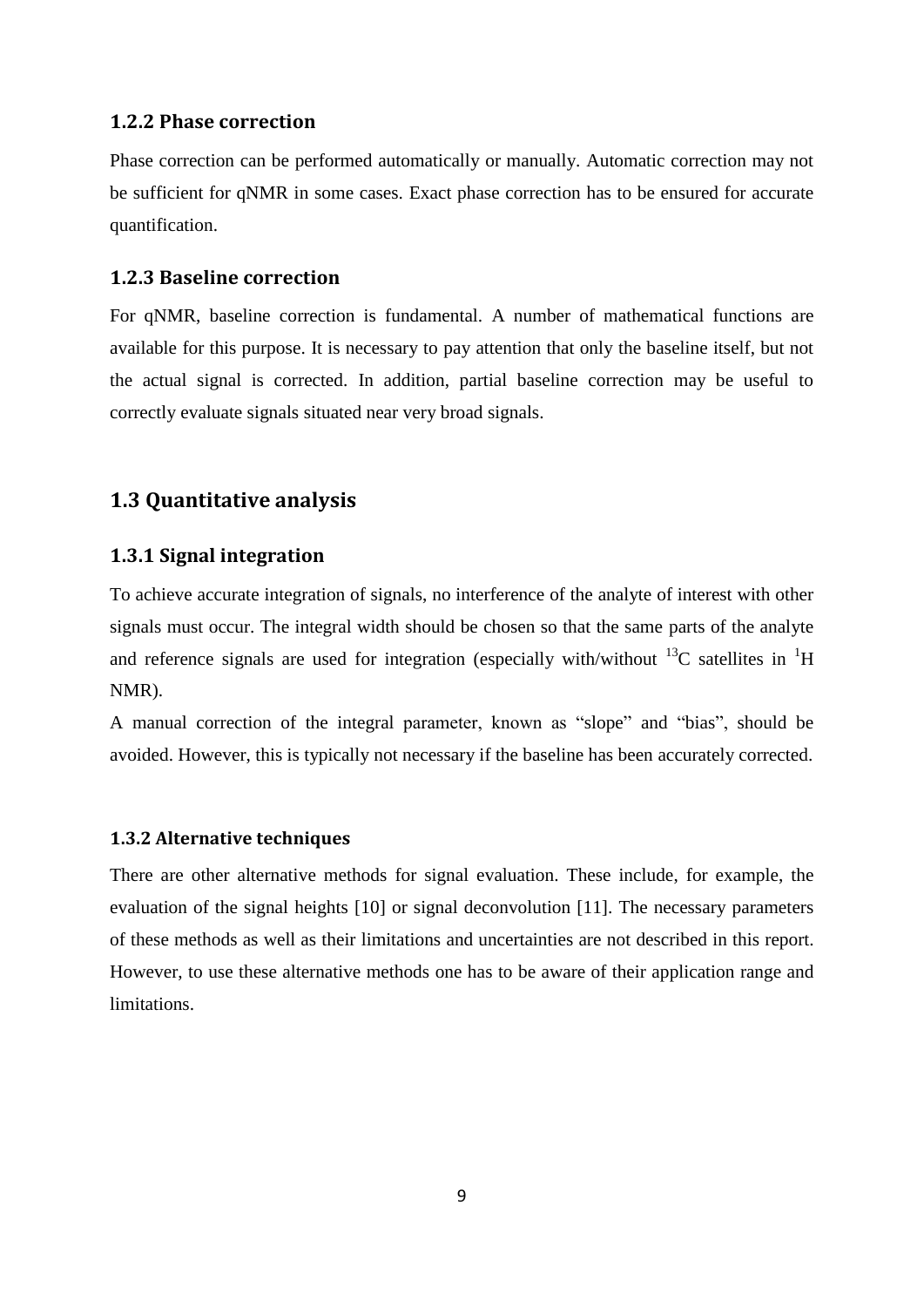# **2. Verification and identification**

### **2.1 Single analytes**

If only NMR spectroscopy is used for structure verification (e.g. comparing of sample composition with the list of ingredients), it is usually sufficient that all the characteristic signals are detected and assigned. The measurement of a single pulse 1D spectrum  $(^1H$  or  $^{13}C$ -NMR) is sufficient in most cases. For identification and verification in complex cases the application of 2D correlation spectra (e.g. J-Resolved (J-Res), H,H-COSY, HSQC, HMBC) might become necessary. Depending on the analytical problem it could be also helpful to observe different nuclei (e.g.  $^{15}N$ ,  $^{19}F$ ,  $^{31}P$ ).

Ideally, a spectrum of a reference material should always be recorded under the same conditions as the analyte. In cases of spectral overlap between analyte and reference compound, the identification can be carried out optically by stacking both spectra. Reference spectra from databases and scientific publications can also be used for identification. Theoretical calculations of spectra using tables or prediction programs can be used as an auxiliary tool, but typically is not sufficient for unambiguous identification. In cases when no reference data are available, a complementary technique should be used. Mass spectrometry is especially suitable for this purpose [12]. The application of the complementary technique might be unnecessary if useful a priori information about the sample is available (synthesis control).

### **2.2 In mixtures**

In mixtures or in natural matrices some characteristic signals of an analyte may be overlapped in the spectrum. Ideally, all signals of an analyte should be identified and assigned, for example, by comparison with reference spectra.

Depending on the matrix under investigation, it may be sufficient if only single signals of a particular compound can be clearly assigned. This is especially the case if extensive information about matrix ingredients is available (e.g. in the case of fruit juices). Identification of substances in mixtures can be facilitated by the application of 2D spectroscopy (especially HSQC and J-Res) or Diffusion Ordered Spectroscopy (DOSY) experiments.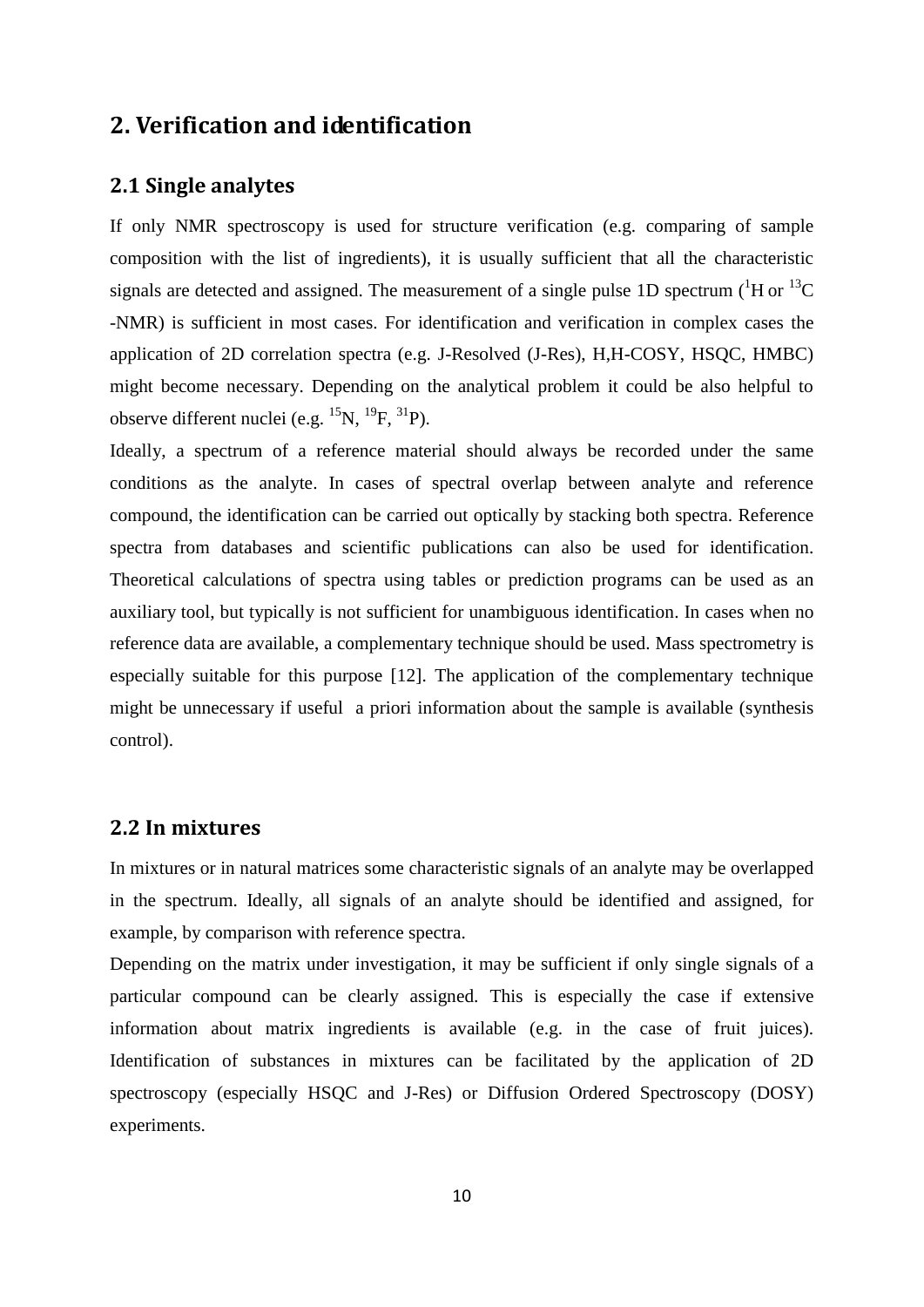Regarding the number of required identification points no general rule exists. For example, for sugars in fruit products one signal of an anomeric proton may be sufficient for identification. However, for the differentiation of synthetic drugs with similar structures almost all signals may be needed.

# **3. Quantitative NMR (qNMR)**

Since NMR technique is a quantitative technique per se, it can be also applied for quantitative analysis considering the requirements of DIN/ISO 17025 [5]. Many common methods in analytical chemistry such as external quantification, internal quantification or standard addition are also applicable for NMR [13]. A great advantage of the NMR technique is the possibility of quantifying an analyte without reference substance by applying another reference standard.

### **3.1 Internal calibration**

For internal calibration a defined amount of a reference material is added to the sample solution. The quantification is performed by comparing the integrals (or an equivalent response) of analyte (X) and reference (Std). The analyte concentration is calculated according to the following equation:

$$
C_x = \frac{I_x}{I_{\textit{Std}}} \cdot \frac{N_{\textit{Std}}}{N_x} \cdot \frac{M_x}{M_{\textit{Std}}} \cdot \frac{m_{\textit{Std}}}{m_{\textit{sample}}} \cdot P_{\textit{Std}}
$$

- C Concentration
- I Integral
- N The numbers of protons generating the selected signals for integration
- M Molecular weight
- m Weight
- P Purity

The utilized reference materials must meet the following minimum requirements [9]:

- known purity
- no overlapping signals in a given matrix
- precisely weighable (non-hygroscopic / non-volatile)
- chemically inert with respect to the solvents used and the matrix analyzed

The traceability of a certified reference material has to be ensured.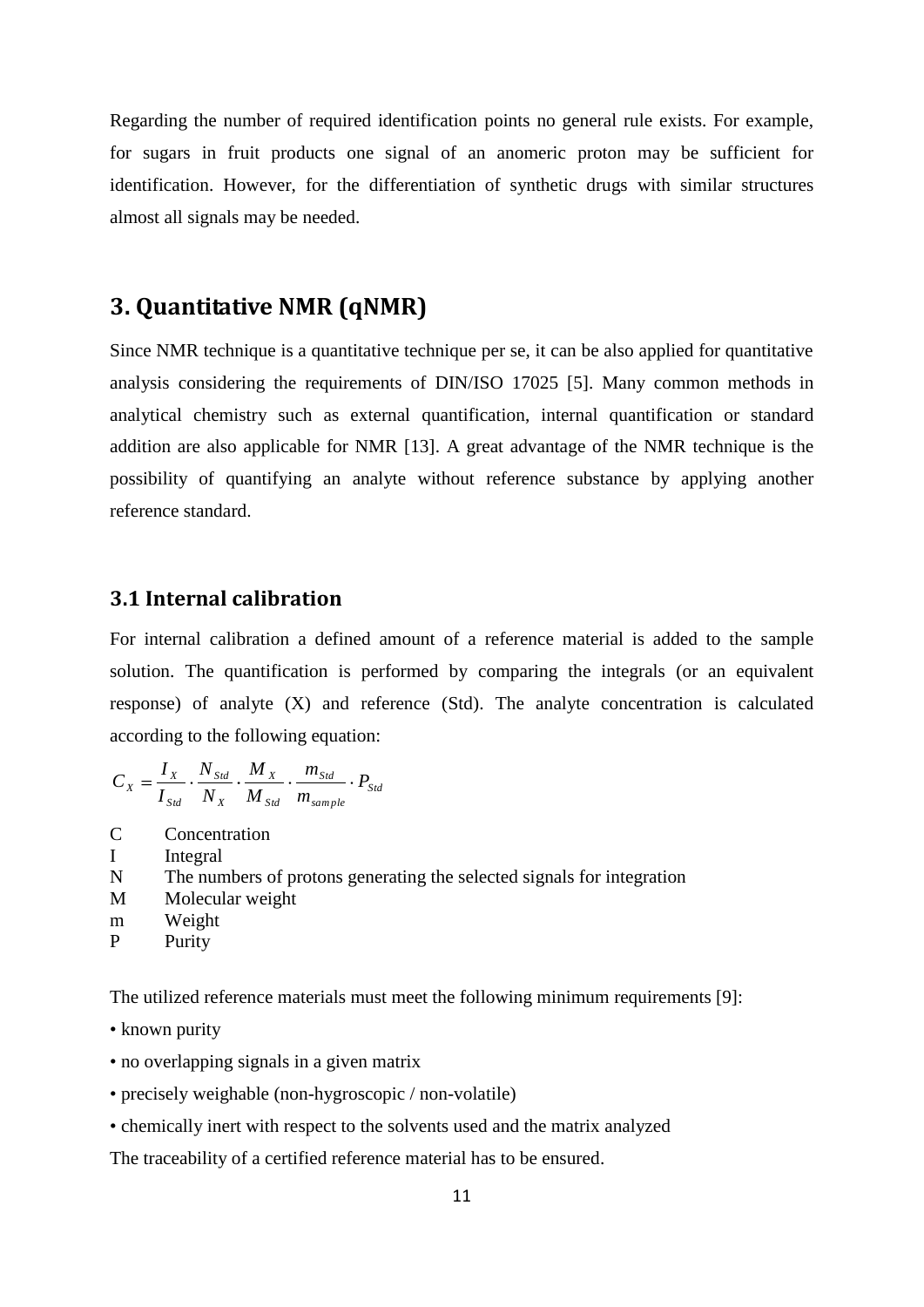# **3.2 External calibration**

Quantification can be also carried out by external calibration. A number of different methods are available for this purpose (e.g. coaxial tubes [14], ERETIC [15, 16], PULCON [17, 18], Quantas [19]). In the course of method validation all features and characteristics of the method used must be evaluated and analyzed. External calibration by a calibration curve with different analyte concentrations can be also used [20].

Increasingly PULCON is used for quantification in chemical and biological applications [17]. This principle method can also be used for quantification of analytes in food like fruit juice, wine or dietary supplements.

# **3.3 High-precision determination of analytical standards purity**

The high-precision analysis (uncertainty of measurement  $\langle 0.3, 0.9 \rangle$  of pure substances demands further requirements. All parameters must be optimized in terms of precision. As the precision is highly dependent on S/N, an extremely high S/N of more than 10,000:1 is required for such quantification [8].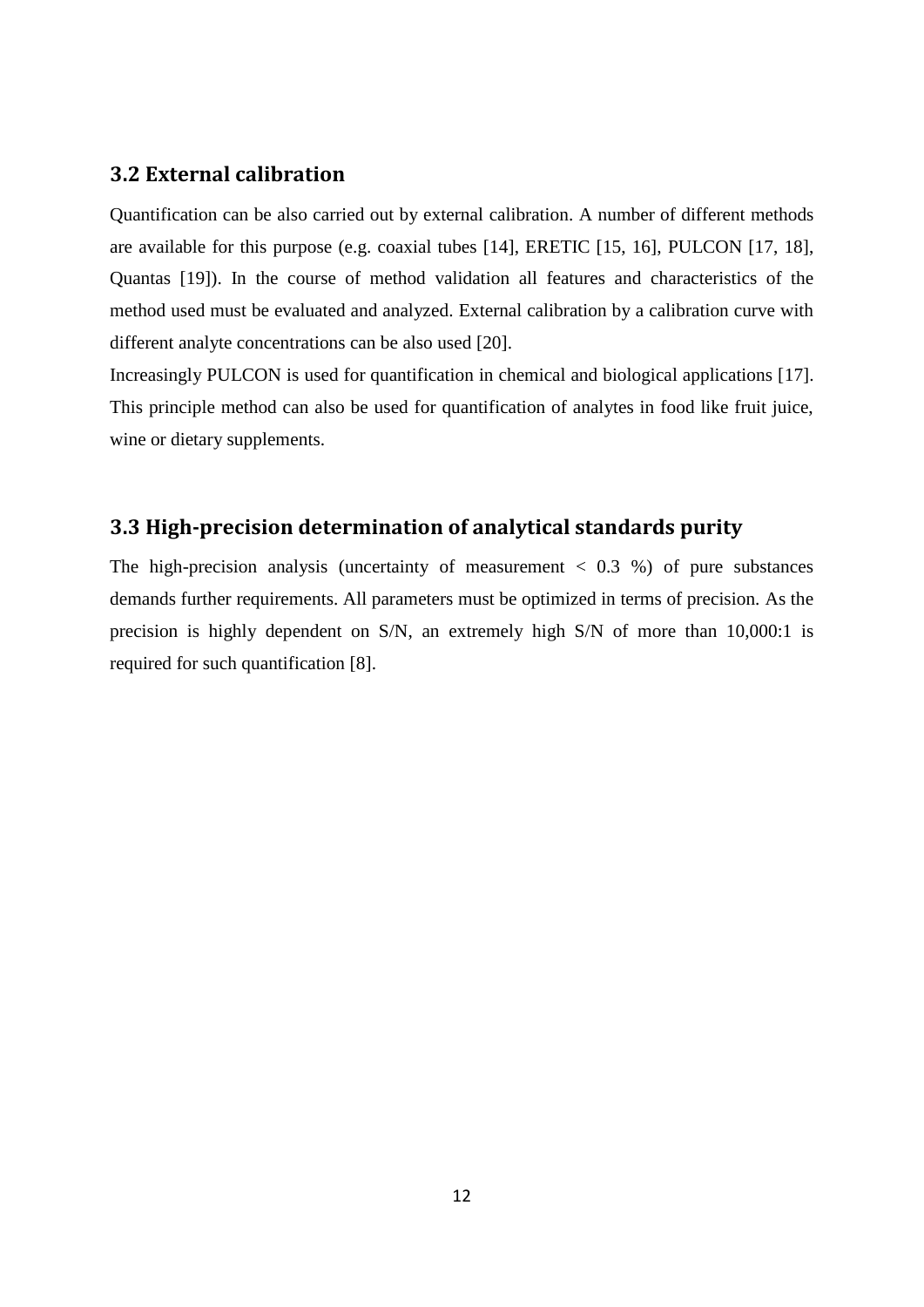# **4. Parameters for validation**

Parameters that have to be validated for the specific method are summarized in the following table:

|                                  | Qualitative<br>analysis | qNMR | determination of analytical<br>standards purity (assay) |
|----------------------------------|-------------------------|------|---------------------------------------------------------|
| 4.1 Trueness                     |                         | X    | X                                                       |
| 4.2 Precision                    |                         | X    | X                                                       |
| 4.3 Selectivity<br>(Specificity) | X                       | X    | X                                                       |
| 4.4 Limit of detection           | X                       | X    |                                                         |
| 4.5 Limit of quantification      |                         | X    |                                                         |
| 4.6 Linear range                 |                         | X    | X                                                       |
| 4.7 Working range                |                         | X    | X                                                       |
| 4.8 Robustness                   | X                       | X    | X                                                       |
| 4.9 Measurement<br>uncertainty   |                         | X    | X                                                       |

# **4.1 Trueness**

If all important parameters are taken into account, no systematic errors should be found. For qNMR, the proof of trueness could be performed by comparing the purities of several certified reference materials or by the comparison with an independent method of known trueness.

# **4.2 Precision**

Precision of the NMR method is determined by multiple measurements within a short time of several re-weighted samples of one matrix (including sample preparation).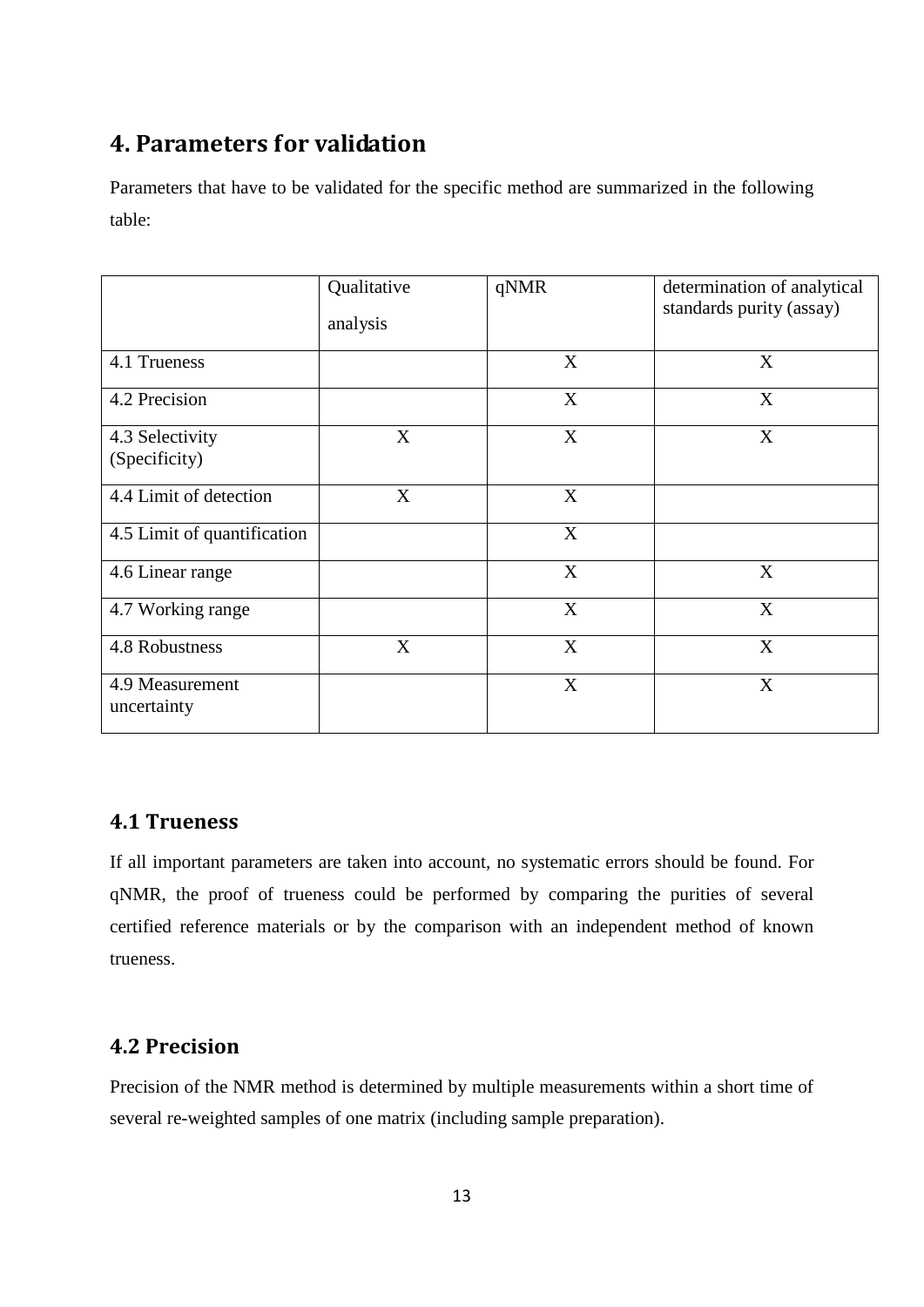For the determination of laboratory precision one sample should be analyzed several times in one laboratory by systematically changing parameters, such as operator, device or time. If inter laboratory precision (reproducibility) is required, it can be determined by comparative measurement of a sample in different laboratories.

# **4.3 Selectivity**

NMR spectroscopy provides very detailed structural information and, therefore, it possesses in principle, high specificity. However, specificity may not be achieved, if, for example, necessary signals for identification cannot be assigned due to signal overlap.

qNMR is considered to be selective when it can be ensured that the analyzed signal does not overlap with other components. It is sufficient to prove the specificity of the method for some most critical examples.

If alternative methods are used for the quantitative evaluation (1.3.2), the selectivity requirements can be met despite the signal overlap. This must be proved in each particular case.

# **4.4 Limit of detection (LOD)**

Limit of detection (LOD) is an important validation parameter relevant for the identification of an analyte. At the concentration of LOD positions and shapes of all relevant analytes' signals in the spectrum can be visually recognized [21]. The detection limit can be determined mathematically or visually from the spectrum. Mathematically LOD can be determined for the relevant signal as intensity for which S/N equals 3. The visual way for LOD determination is shown on Fig.1 on the ephedrine-HCl as an example: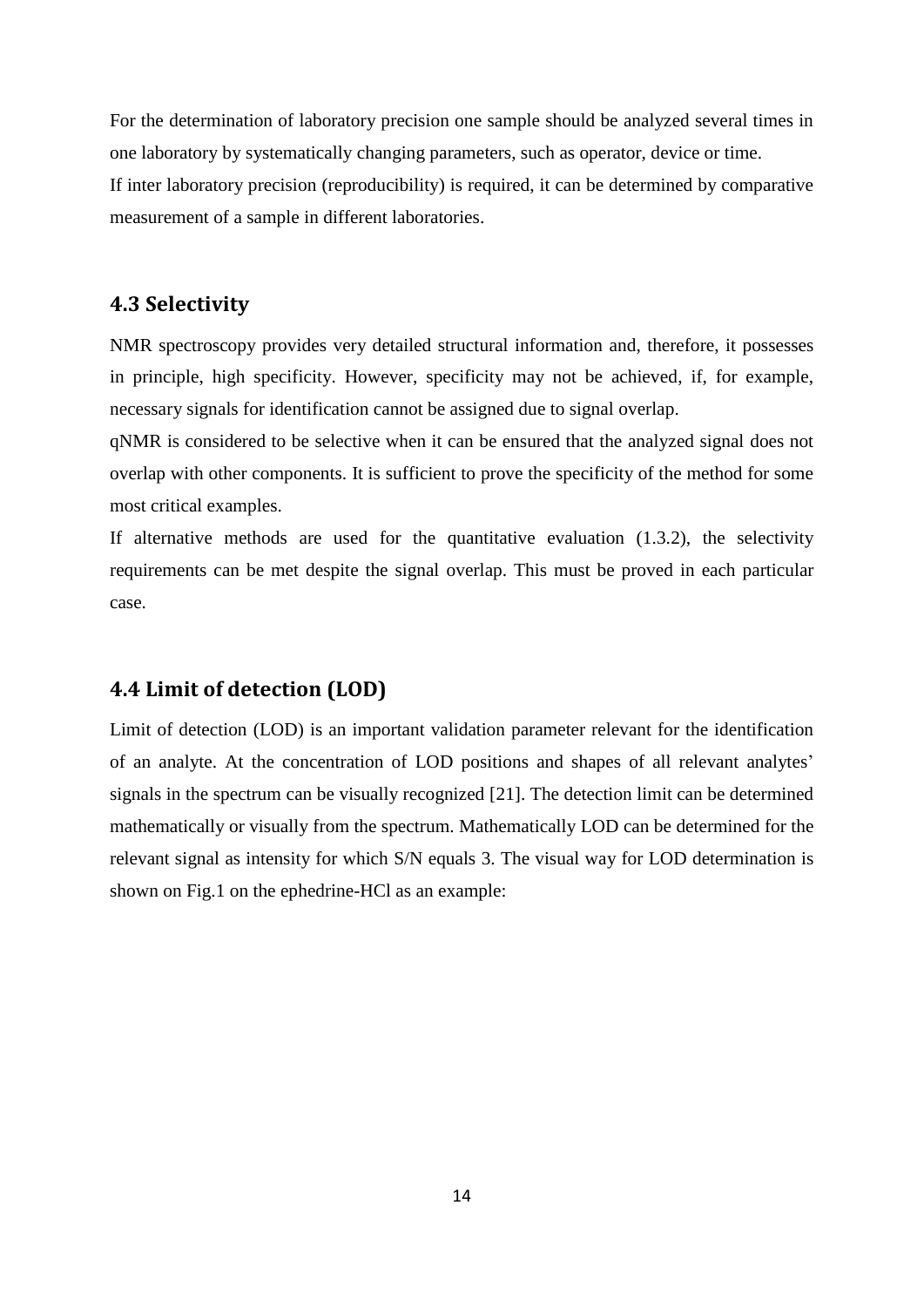

**Fig.1: Signals of ephedrine-HCL of 0.084 mg (bottom), 0.025 mg (middle) und 0.007 mg (top).**

It can be seen that ephedrine signals can be clearly visually identified at 0.025 mg (Fig.1). Therefore, this amount can be regarded as the detection limit for this compound.

It should be noted that the signal intensity is dependent on the signal's shape (line width, coupling pattern) and on the number of corresponding nuclei. Apart from that, signal intensity is proportional to the concentration of substance (if all requirements for qNMR are fulfilled).

If common quantification routines are used (valid for any analyte in a given matrix), it is sufficient to determine the LOD (and also limit of quantification, LOQ) for a single analyte in a matrix. The detection limit for another analyte can be assessed from this value by considering different signal shapes.

The limits of detection (LOD) and the limits of quantification (LOQ) can be also calculated based on the standard deviation of the response and the slope of the calibration curve. This procedure is also approved by the German Institute for Standardization and is regarded as a method, from which reliable and practically meaningful values can be obtained [22]. These calibration curves can be constructed based on the integration of specific resonances for each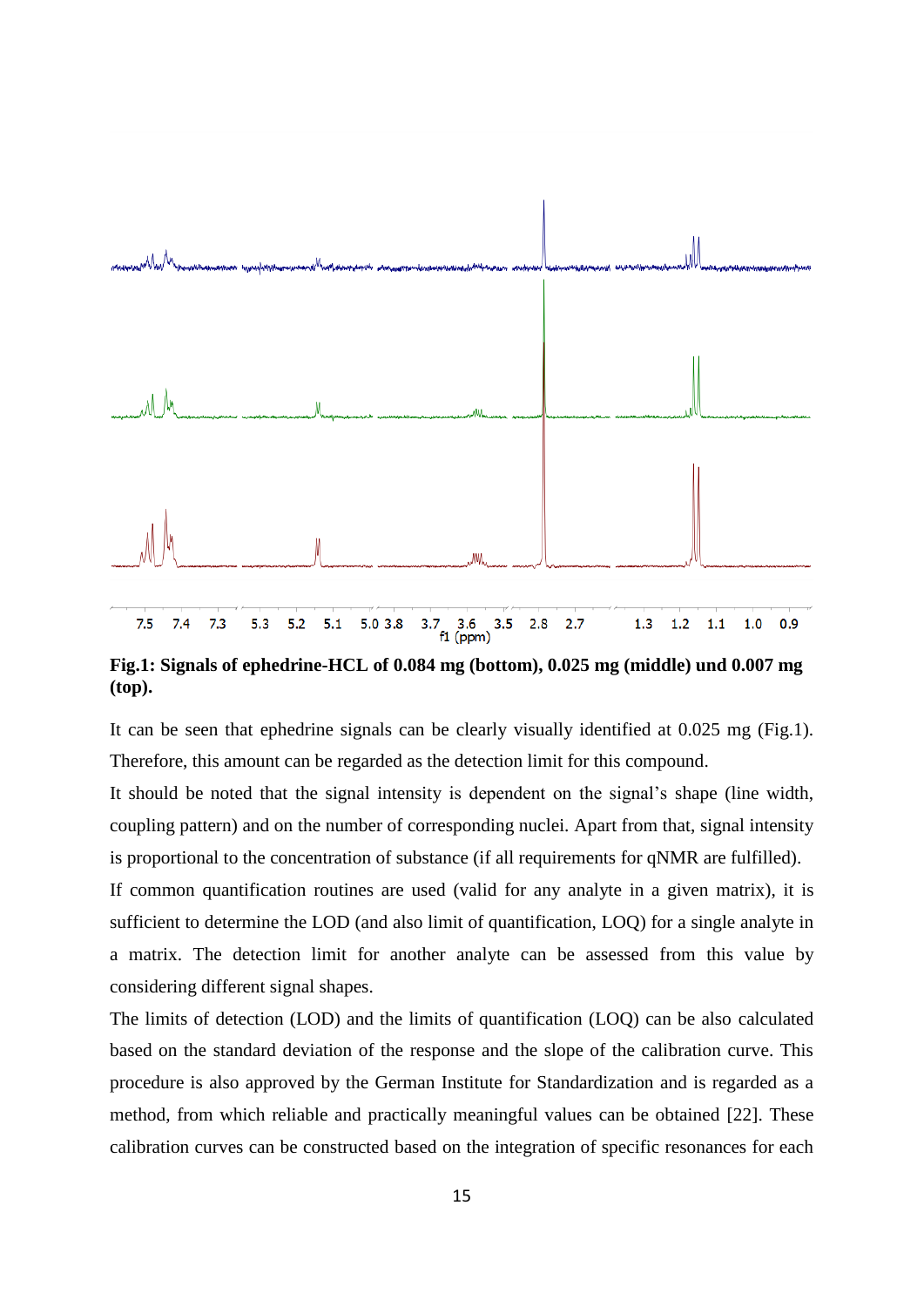compound and known analyte concentration (if matrix effect should be taken into account, spiked solutions can be used).



**Fig.2: Calibration curve for HMF in apple juice matrix near LOD/LOQ values with 95% prediction limits.**

# **4.5 Limit of quantification (LOQ)**

Limit of quantification (LOQ) is the concentration of analyte, for which the selected signal exhibits the minimal required S/N for the given method precision [21]. The minimum required S/N can be determined experimentally by means of multiple measurements at different dilutions. The relative standard deviations are determined in each case. The minimum S/N is then equal to the concentration, for which acceptable standard deviation has been obtained. This standard deviation should be oriented on the standard measurement uncertainty of the method (Table 1).

See also 4.4 for calibration curve method [22].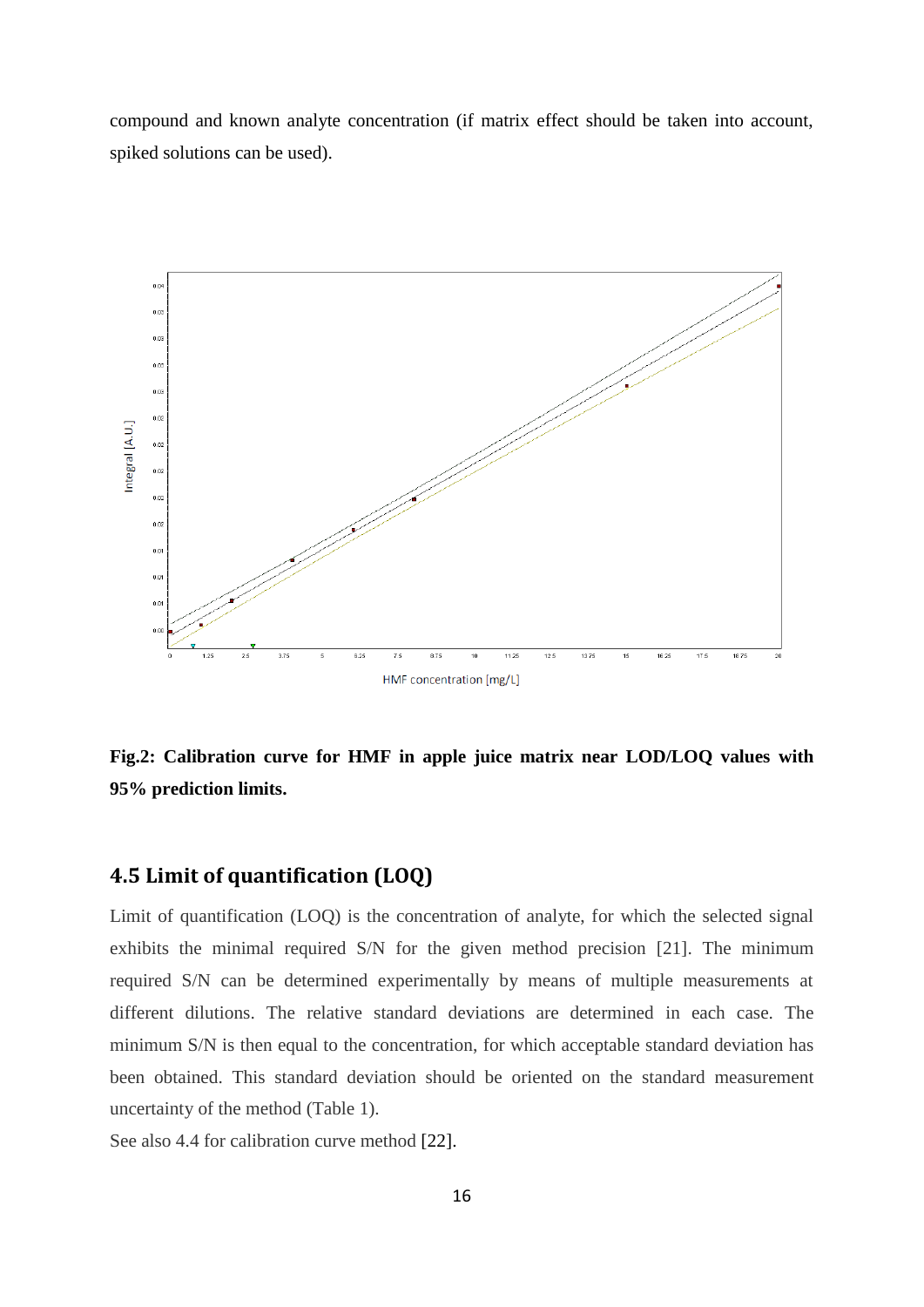| S/N    | Relative measurement |  |  |
|--------|----------------------|--|--|
|        | uncertainty in %     |  |  |
| 30     | 10                   |  |  |
| 60     | 3                    |  |  |
| 150    | 1                    |  |  |
| 400    | 0.5                  |  |  |
| 1,200  | 0.1                  |  |  |
| 10,000 | 0.07                 |  |  |
| 20,000 | 0.05                 |  |  |

Table 1 Values of measurement uncertainty as the function of S/N as an example [23].

### **4.6 Linear range**

Due to the high dynamic range of modern NMR spectrometers the linearity is ordinarily an uncritical parameter. The signal intensity is proportional to the number of nuclei. The linearity of the NMR spectrometer used must be validated only once by using at least 5 different concentrations of any readily soluble substance. The chosen concentrations should cover the working range of the method. The linearity should be evaluated by appropriate statistical methods, such as calculation of a regression line by the method of least squares [21]

### **4.7 Working range**

The working range of an NMR method usually starts from the LOQ (lower limit) to the analyte solubility (upper limit) for an analyte in a given matrix. This standard procedure is suitable for each analyte in a given matrix. For another matrix, it must be ensured that the analyte has been completely dissolved and that no complex formation / aggregation / degradation takes place. This can be done by visual inspection of the solution or, if insoluble residues of other components remain in solution, through multiple measurements at different concentrations and by comparison of actual and reference line widths of the signals of interest. For critical analytes or in complex matrices the linearity of the working range should be additionally checked.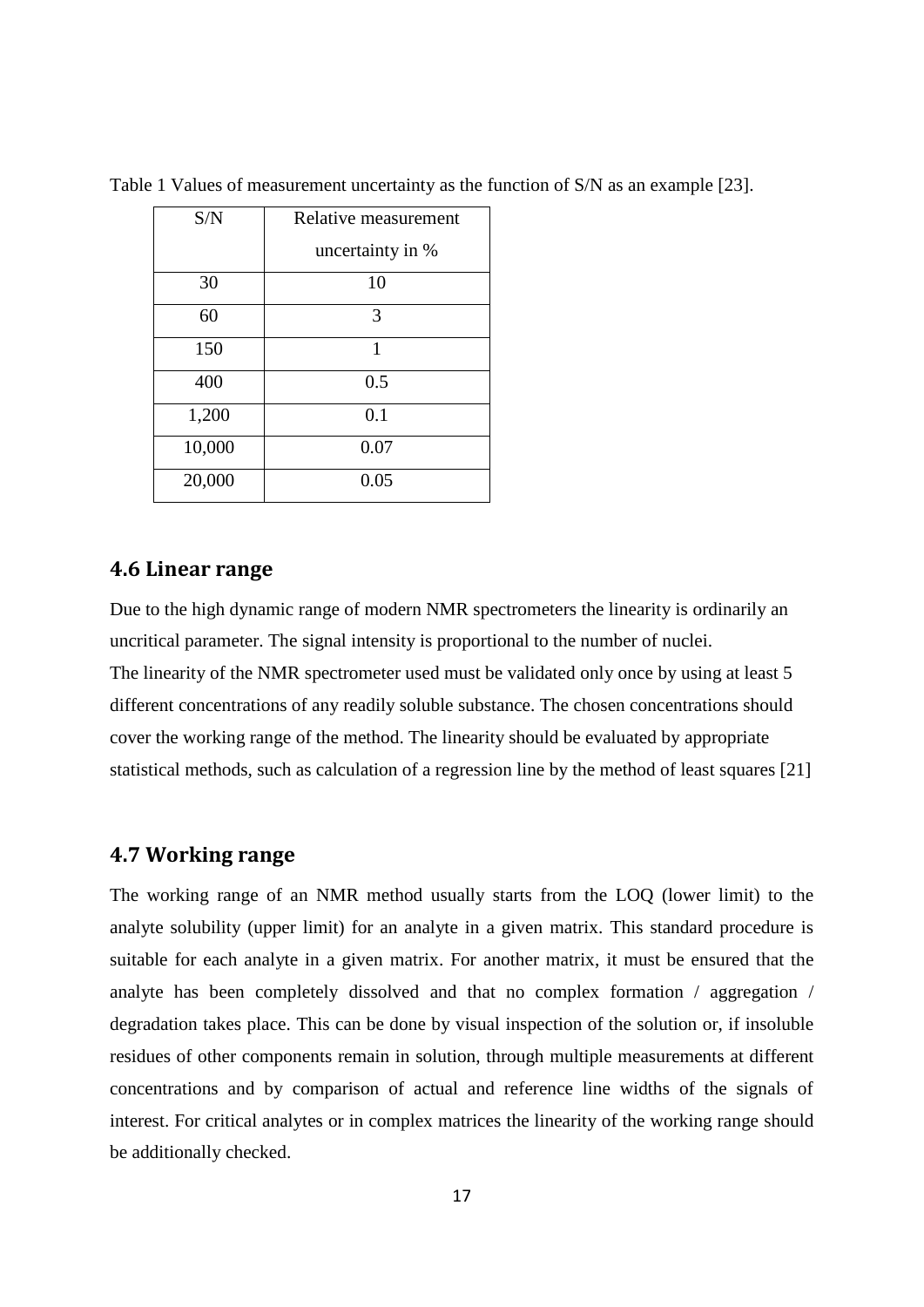### **4.8 Robustness**

For the validation of the robustness, possible influences of different sources must be considered and consequently examined (e.g. pH values, high salt concentrations of the sample matrix, reactive chemicals). The robustness checks for such possible impacts on the final result.

### **4.9 Measurement uncertainty**

The measurement uncertainty results from the previously mentioned performance characteristics such as trueness and precision [24,25]. The uncertainty of measurement predicted by the uncertainty budget must correspond to the uncertainty of multiple determinations of concentration of analyte in sample. The method is said to be in statistical control when this condition is accomplished

When no systematic error is detected, the measurement uncertainty is equal to the precision. In other cases, the calculated analyte concentration should be adjusted by estimated recovery values. For example, degradation up to 50% of spiked concentration for some substances (acetaldehyde, acetoin, lactic acid and pyruvic acid) in apple juice matrix was observed, leading to unacceptable recovery values. The calculated concentrations were corrected using results from the degradation studies in water [26].

Alternatively, the measurement uncertainty can be calculated from the combination of specific individual factors (e.g., weighing, preparation, measurement, calculations, etc.) [24,25].

The uncertainty of reference material´s purity must be also taken into account when it is of the same order of magnitude as the overall method´s uncertainty.

The confidence interval has to be reported together with the uncertainty value.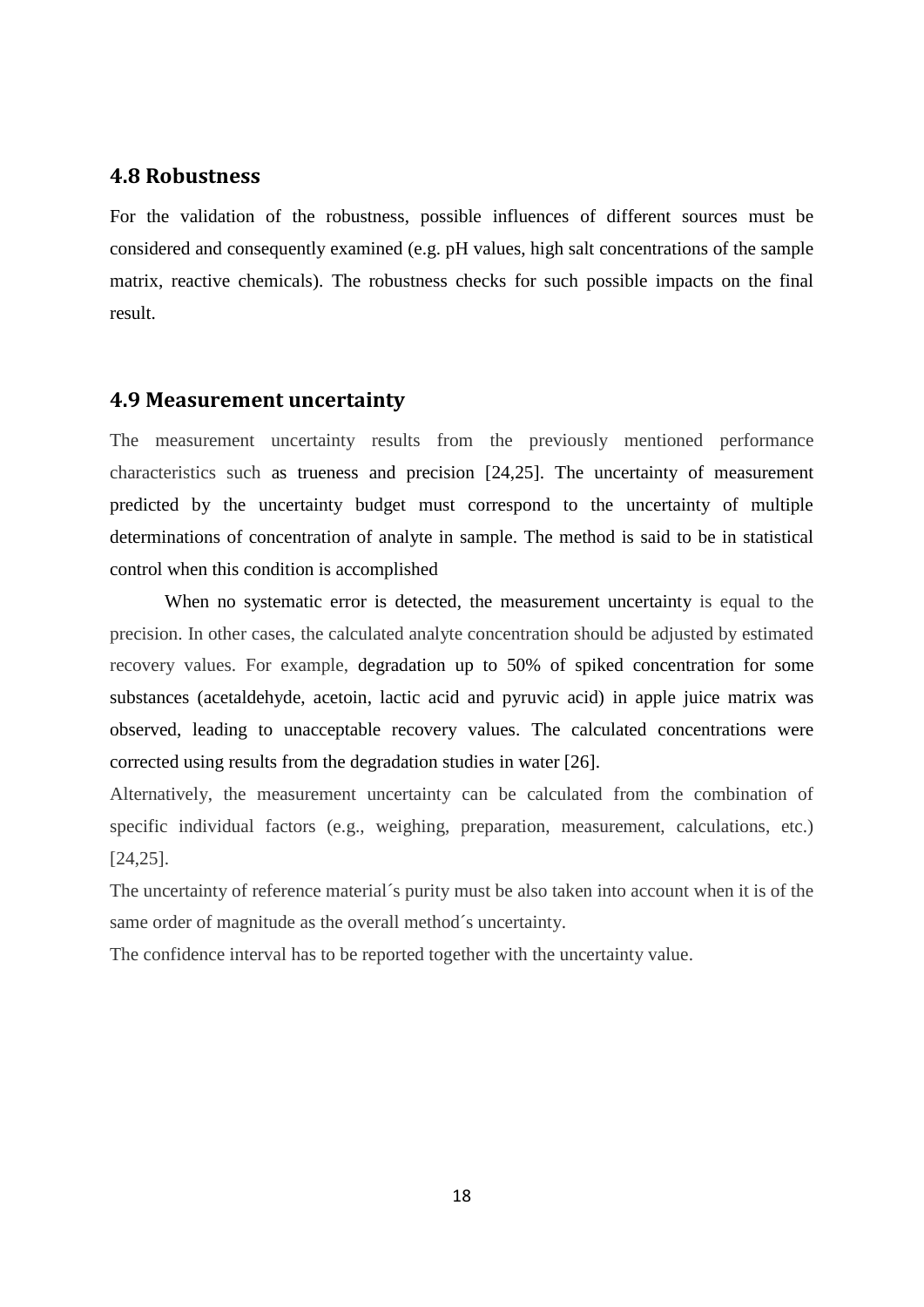# **5. Literature**

- 1. Le Gall G., Colquhoun I.J., NMR Spectroscopy in food authentication (in Food authenticity and traceability), Woodhead Publishing, New York, 131, 2003
- 2. [Lachenmeier](http://www.ncbi.nlm.nih.gov/pubmed/?term=Lachenmeier%20DW%5Bauth%5D) D.W., [Humpfer](http://www.ncbi.nlm.nih.gov/pubmed/?term=Humpfer%20E%5Bauth%5D) E., [Fang](http://www.ncbi.nlm.nih.gov/pubmed/?term=Fang%20F%5Bauth%5D) F., [Schütz](http://www.ncbi.nlm.nih.gov/pubmed/?term=Sch%26%23x000fc%3Btz%20B%5Bauth%5D) B., [Dvortsak](http://www.ncbi.nlm.nih.gov/pubmed/?term=Dvortsak%20P%5Bauth%5D) P., [Sproll](http://www.ncbi.nlm.nih.gov/pubmed/?term=Sproll%20C%5Bauth%5D) C., [Spraul](http://www.ncbi.nlm.nih.gov/pubmed/?term=Spraul%20M%5Bauth%5D) M., NMR-Spectroscopy for nontargeted screening and simultaneous quantification of healthrelevant compounds in foods: the example of melamine, Agric Food Chem, 57(16): 7194– 7199, 2009
- 3. Irish National Accreditation Board, Guide to method validation for quantitative analysis in chemical testing laboratories, Dublin, 2012
- 4. Thompson M., Ellison S., Wood R., Harmonized guidelines for single-laboratory validation of methods of analysis (IUPAC Technical Report), Pure Appl Chem, 74, 835-855, 2002
- 5. International Organization for Standardization, ISO (2005) ISO/IEC 17025 General requirements for the competence of testing and calibration laboratories, Geneva, 2005
- 6. Wu, P.S., Otting, G., Rapid pulse length determination in high-resolution NMR, J Magn Reson, 176(1), 2005
- 7. Malz, F., Quantitative NMR-Spektroskopie als Referenzverfahren in der analytischen Chemie, Dissertation, Berlin, 2003
- 8. Schoenberger, T. Determination of standard sample purity using the high-precision <sup>1</sup>H-NMR process, Anal Bioanal Chem, 403(1), 247-254, 2012
- 9. Schoenberger, T., Development and validation of a high-precision quantitative NMR procedure for the purity determination of reference standards, Master Thesis, Idstein, 2011
- 10. Hays P.A., Thomson R.A., A processing method enabling the use of peak height for accurate and precise proton NMR quantitation, Magn Reson Chem, 47(10), 819-824, 2009
- 11. Crockford D.J., Keun H.C., Smith L.M., Holmes E., Nicholson J.K. Curve-Fitting Method for Direct Quantitation of Compounds in Complex Biological Mixtures Using <sup>1</sup>H NMR: Application in Metabonomic Toxicology Studies, Anal Chem, 77(14), 4556-4562, 2005
- 12. Lommen A., Schilt R.,Weseman J., Roos A.H., van Velde J.W., Nielen M.W.F., Application of  $1D<sup>1</sup>H NMR$  for fast non-targeted screening and compositional analysis of steroid cocktails and veterinary drug formulations administered to livestock. J Pharm Biomed Anal, 28, 87-96, 2002
- 13. Pauli G.F., Gödecke T., Jaki B.U., Lankin D.C., Quantitative <sup>1</sup>H NMR. Development and Potential of an Analytical Method: An Update. J Nat Prod 75, 834-851, 2012